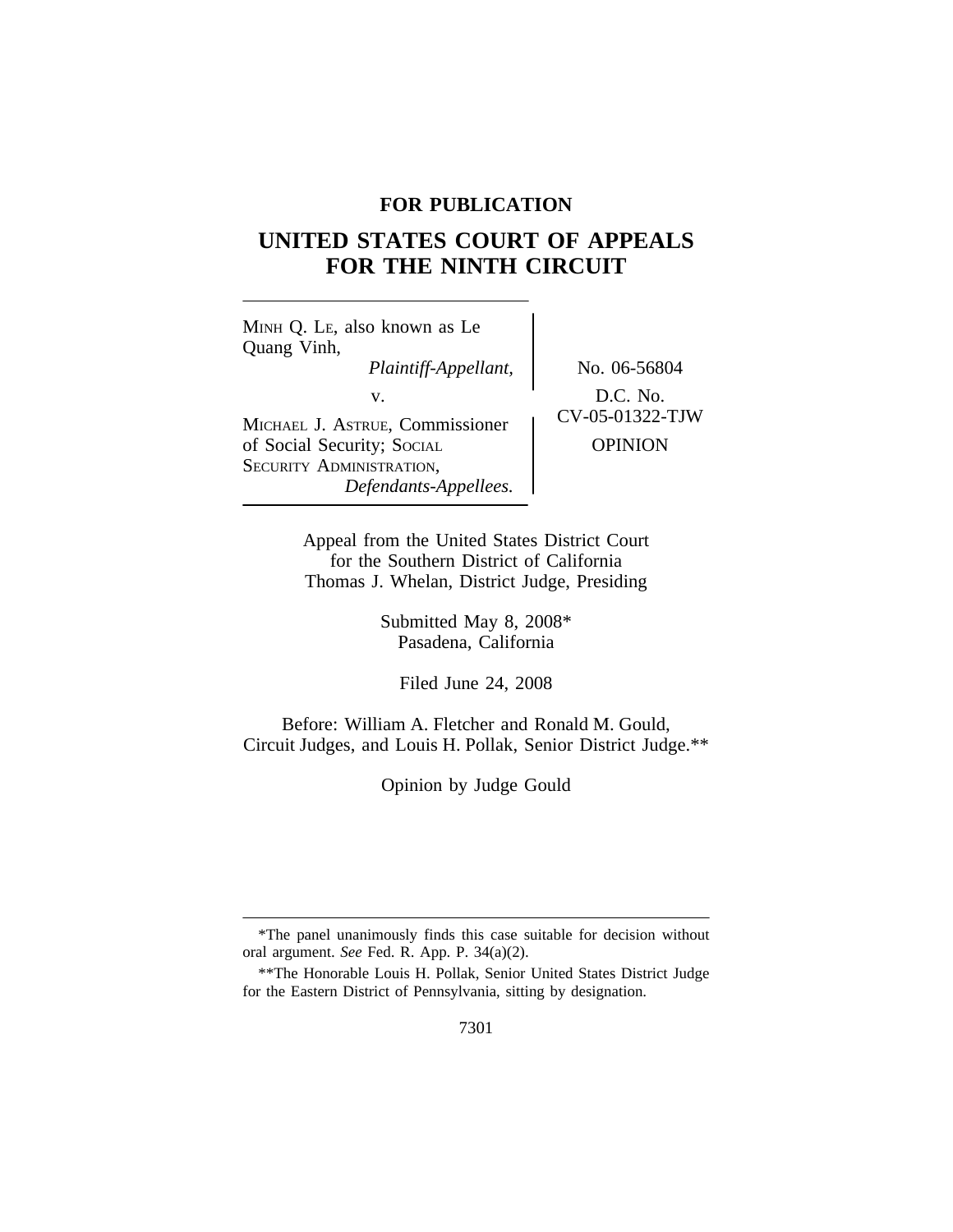## **COUNSEL**

Alexandra T. Manbeck, San Diego, California, for the appellant.

Peter D. Keisler, Assistant Attorney General, Shea Lita Bond, Special Assistant United States Attorney, San Francisco, for the appellee.

## **OPINION**

GOULD, Circuit Judge:

Appellant Minh Le ("Le") first applied for Supplemental Social Security ("SSI") benefits in September 1994, claiming an onset of disability of February 1994. His application was denied by an administrative law judge in October 1997, but that judgment was reversed by the district court and Le's application was remanded to the Commissioner for additional proceedings. Le then moved in the district court for attorney's fees under the Equal Access to Justice Act ("EAJA"), 28 U.S.C. § 2412(d). The district court denied the EAJA motion, concluding that the government's position was "substantially justified." Le timely appealed the denial of EAJA fees, and we now affirm.

**[1]** We review the district court's denial of EAJA fees under an abuse of discretion standard. *Lewis v. Barnhart*, 281 F.3d 1081, 1083 (9th Cir. 2002). Under EAJA, a prevailing party**<sup>1</sup>** in a suit against the government is entitled to fees in

**<sup>1</sup>**The government properly concedes that Le was a prevailing party under EAJA. *See Flores v. Shalala*, 49 F.3d 562, 568 (9th Cir. 1995)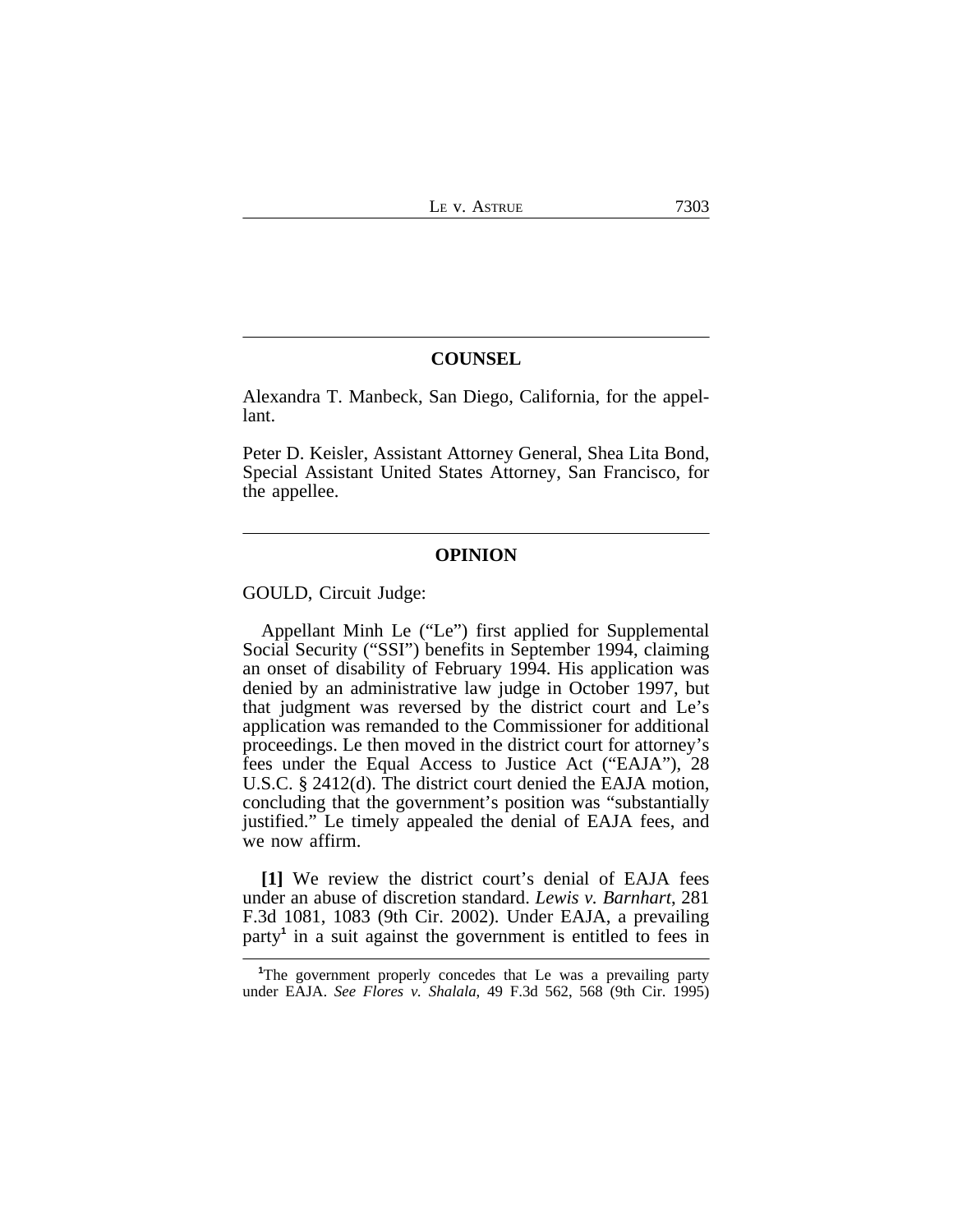| ASTRUE |
|--------|
|--------|

certain circumstances unless the government's position was "substantially justified." *United States v. Marolf*, 277 F.3d 1156, 1160 (9th Cir. 2002). To meet the "substantially justified" standard, the government must advance a position that is "justified in substance or in the main—that is, justified to a degree that could satisfy a reasonable person." *Id.* at 1161 (citation and internal quotation marks omitted). Le's principal argument in this appeal is that the Commissioner unreasonably argued that Dr. Miller was not a treating doctor. Under the regulations,**<sup>2</sup>** a treating doctor (or "treating source"), "means your [*i.e.* the claimant's] own physician, psychologist, or other acceptable medical source who provides you, or has provided you, with medical treatment or evaluation and who has, or has had, an ongoing treatment relationship with you." 20 C.F.R. § 404.1502.

Le had seen Dr. Miller only five times in three years for treatment of severe psychological problems. The Commis-

**<sup>2</sup>**The regulations continue:

Generally, we will consider that you have an ongoing treatment relationship with an acceptable medical source when the medical evidence establishes that you see, or have seen, the source with a frequency consistent with accepted medical practice for the type of treatment and/or evaluation required for your medical condition(s). We may consider an acceptable medical source who has treated or evaluated you only a few times or only after long intervals (e.g., twice a year) to be your treating source if the nature and frequency of the treatment or evaluation is typical for your condition(s). We will not consider an acceptable medical source to be your treating source if your relationship with the source is not based on your medical need for treatment or evaluation, but solely on your need to obtain a report in support of your claim for disability. In such a case, we will consider the acceptable medical source to be a nontreating source.

7304

*Id.*

<sup>(&</sup>quot;[A]n applicant for benefits becomes the prevailing party upon procuring a sentence-four remand for further administrative proceedings, regardless of whether he later succeeds in obtaining the requested benefits.").